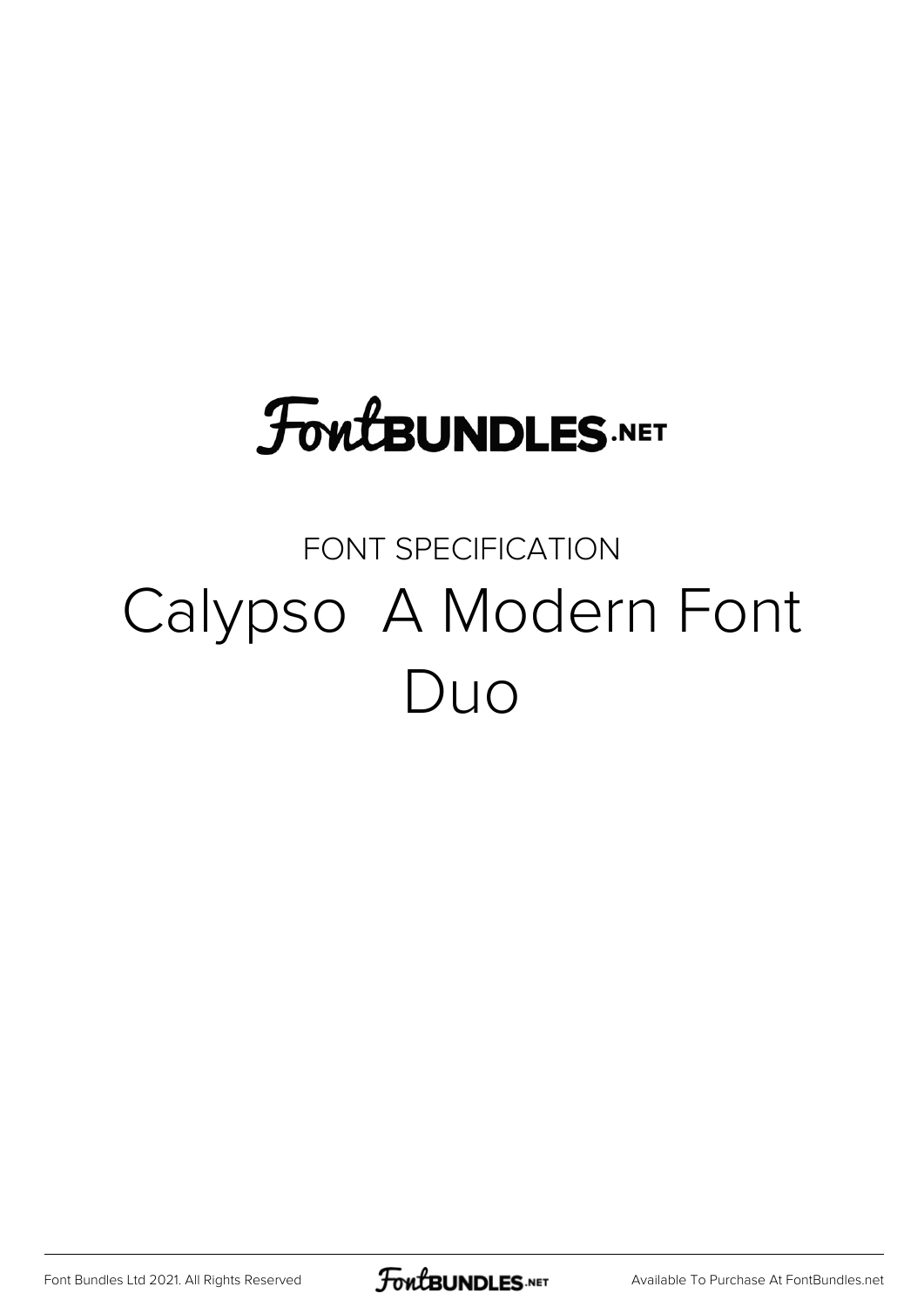#### Calypso-Sans - Regular

**Uppercase Characters** 

### ABCDEFGHIJKLMNOPQ RSTUVWXY7

Lowercase Characters

abcdefghijkImnopgrst UVWXYZ

**Numbers** 

#### 0123456789

Punctuation and Symbols



 $\overline{5}$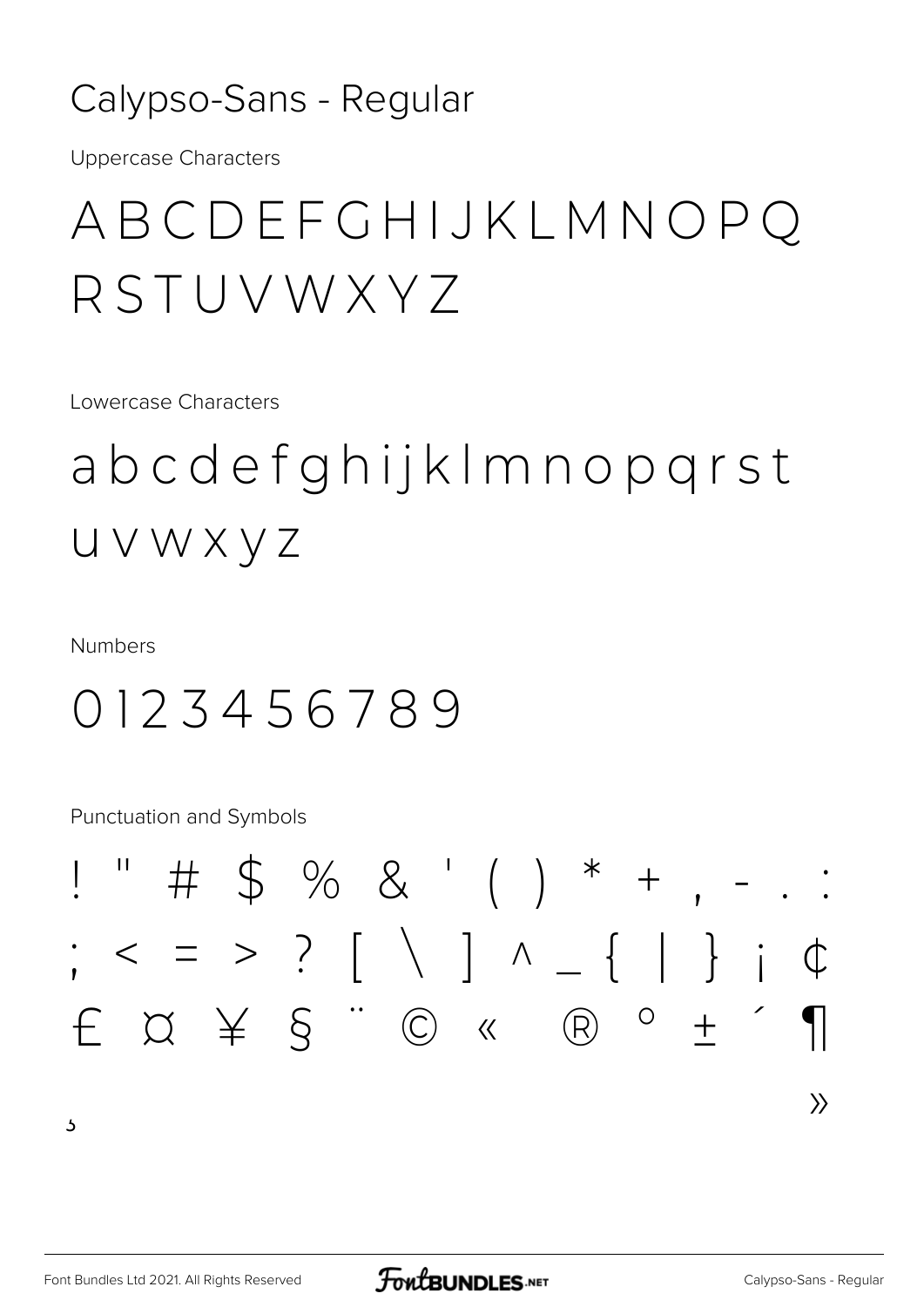All Other Glyphs

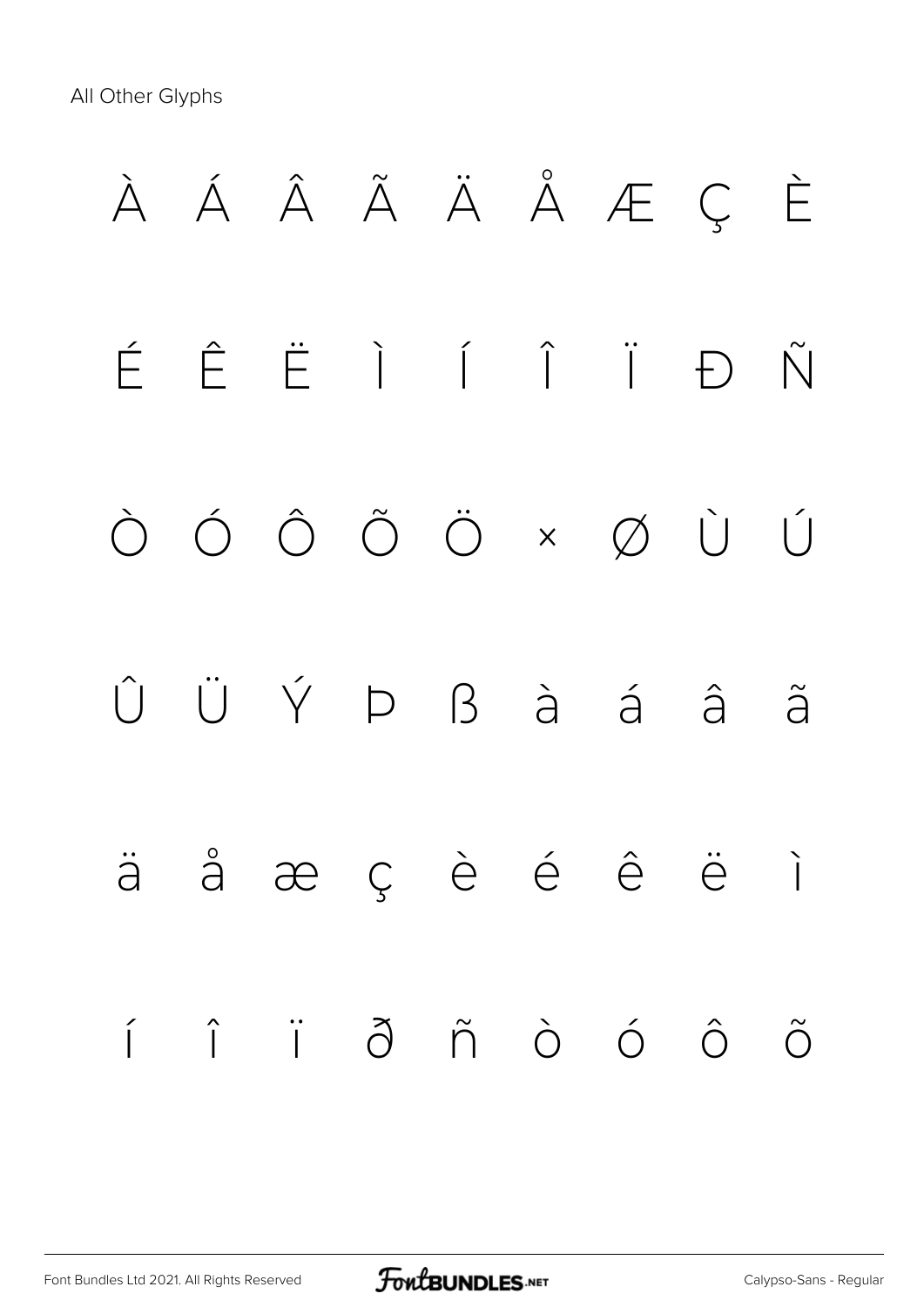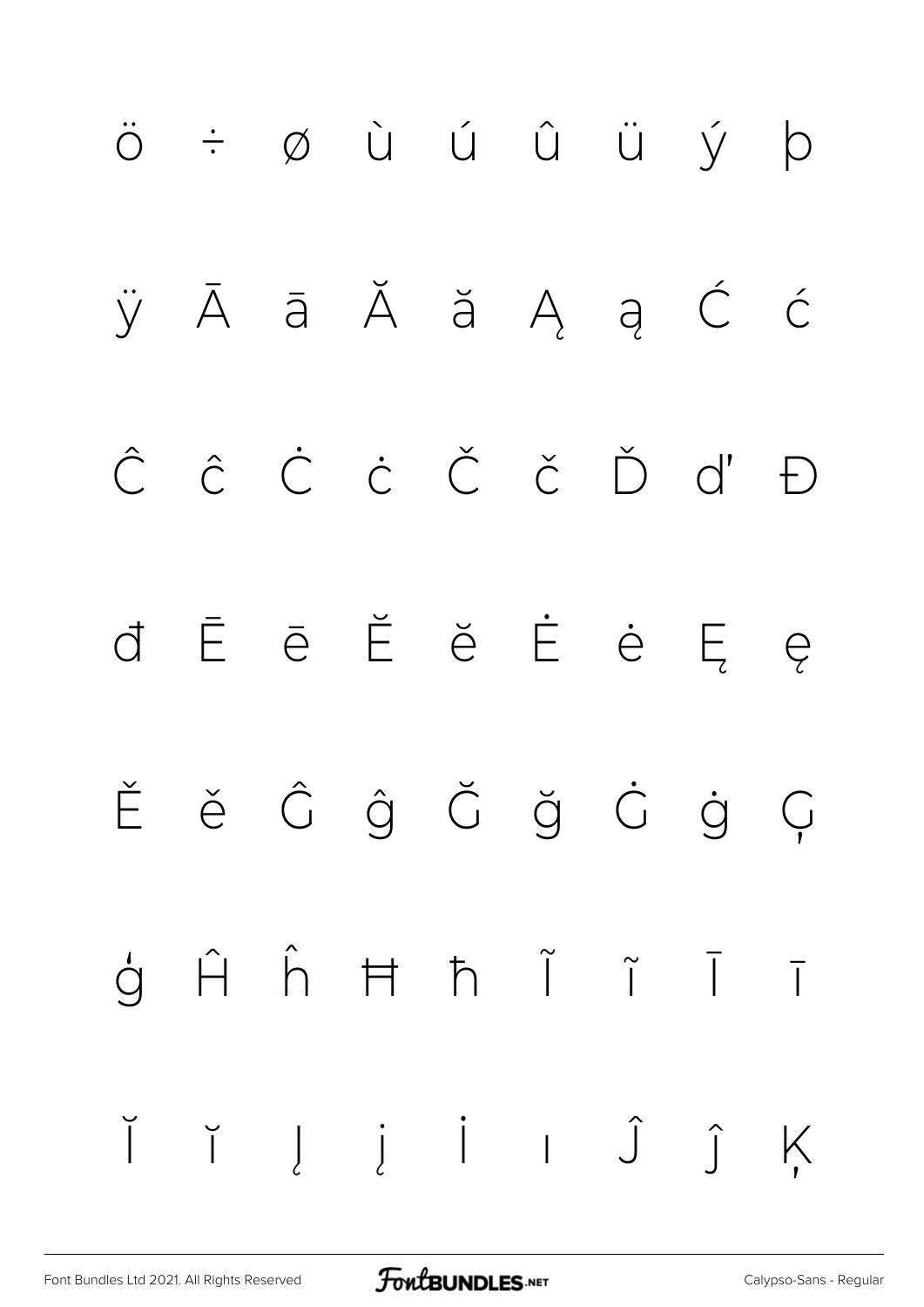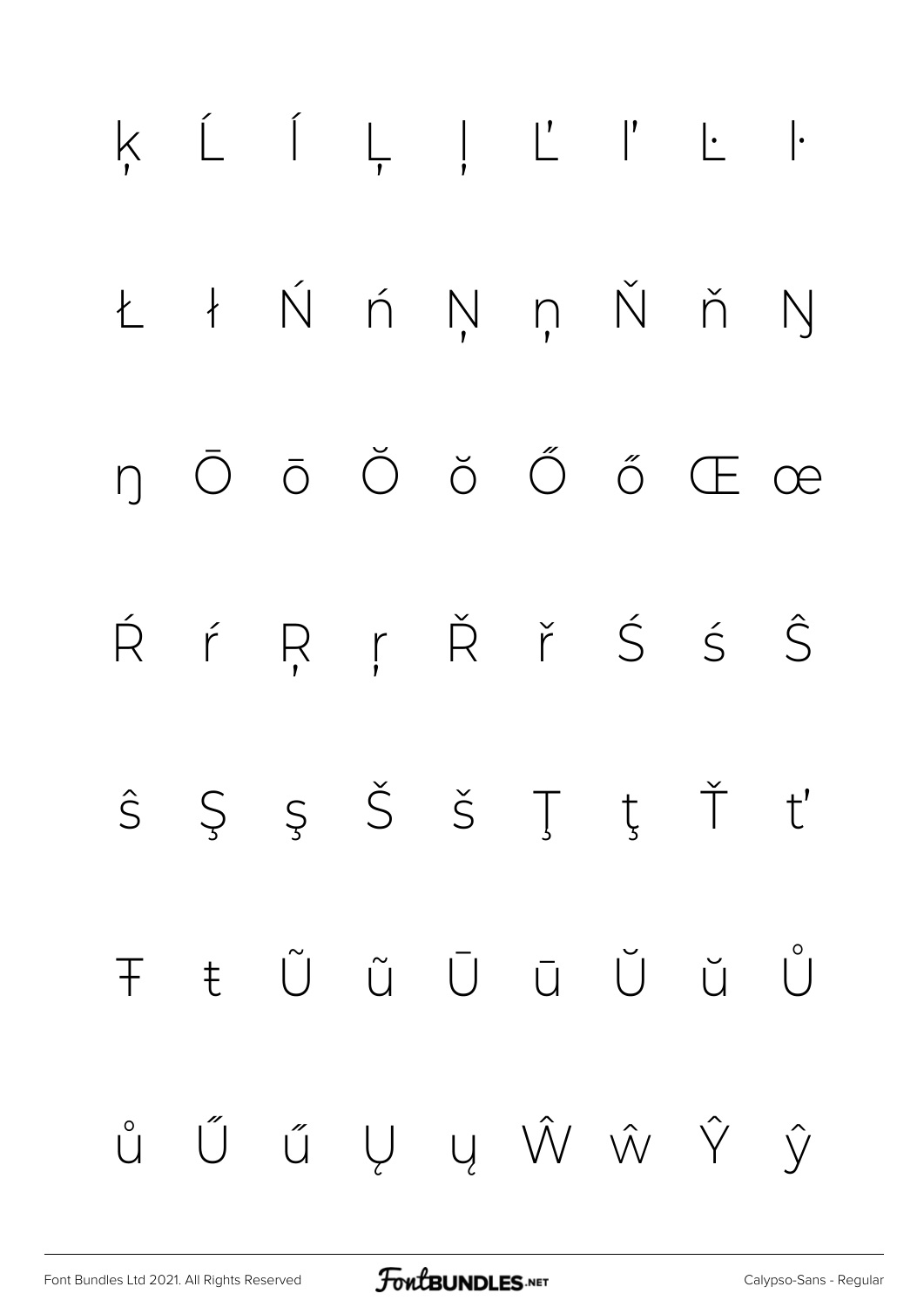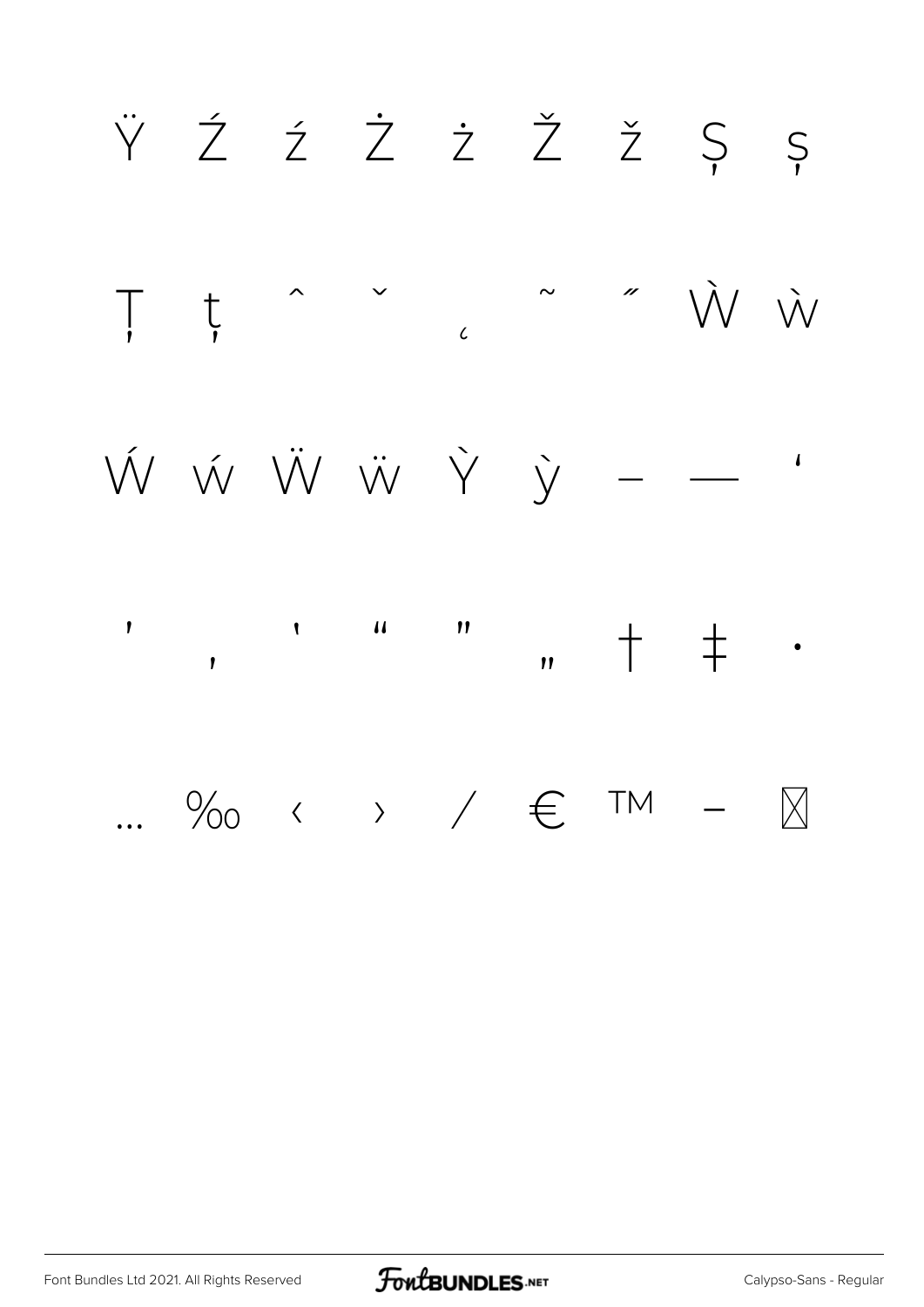#### Calypso-Serif - Regular

**Uppercase Characters** 

## ABCDEFGHIJKLMN OPQRSTUVWXYZ

Lowercase Characters

## abcdefghijklmnopqr stuvwxyz

**Numbers** 

### 0123456789

Punctuation and Symbols

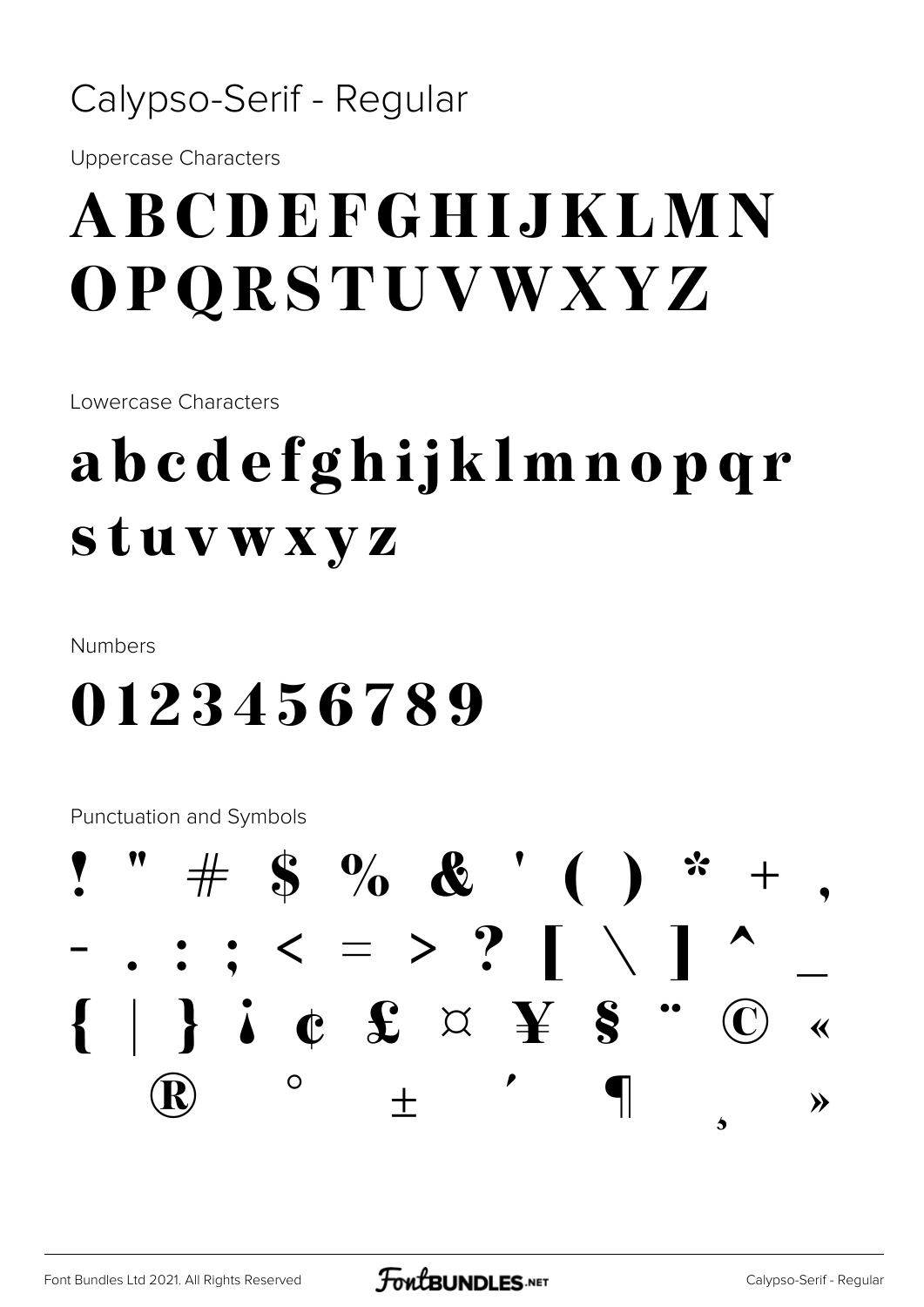All Other Glyphs

# À Á Â Ã Ä Å Æ Ç È É Ê Ë Ì Í Î Ï Ð Ñ Ò Ó Ô Õ Ö × Ø Ù Ú Û Ü Ý Þ ß à á â ã ä å æ ç è é ê ë ì í î ï ð ñ ò ó ô õ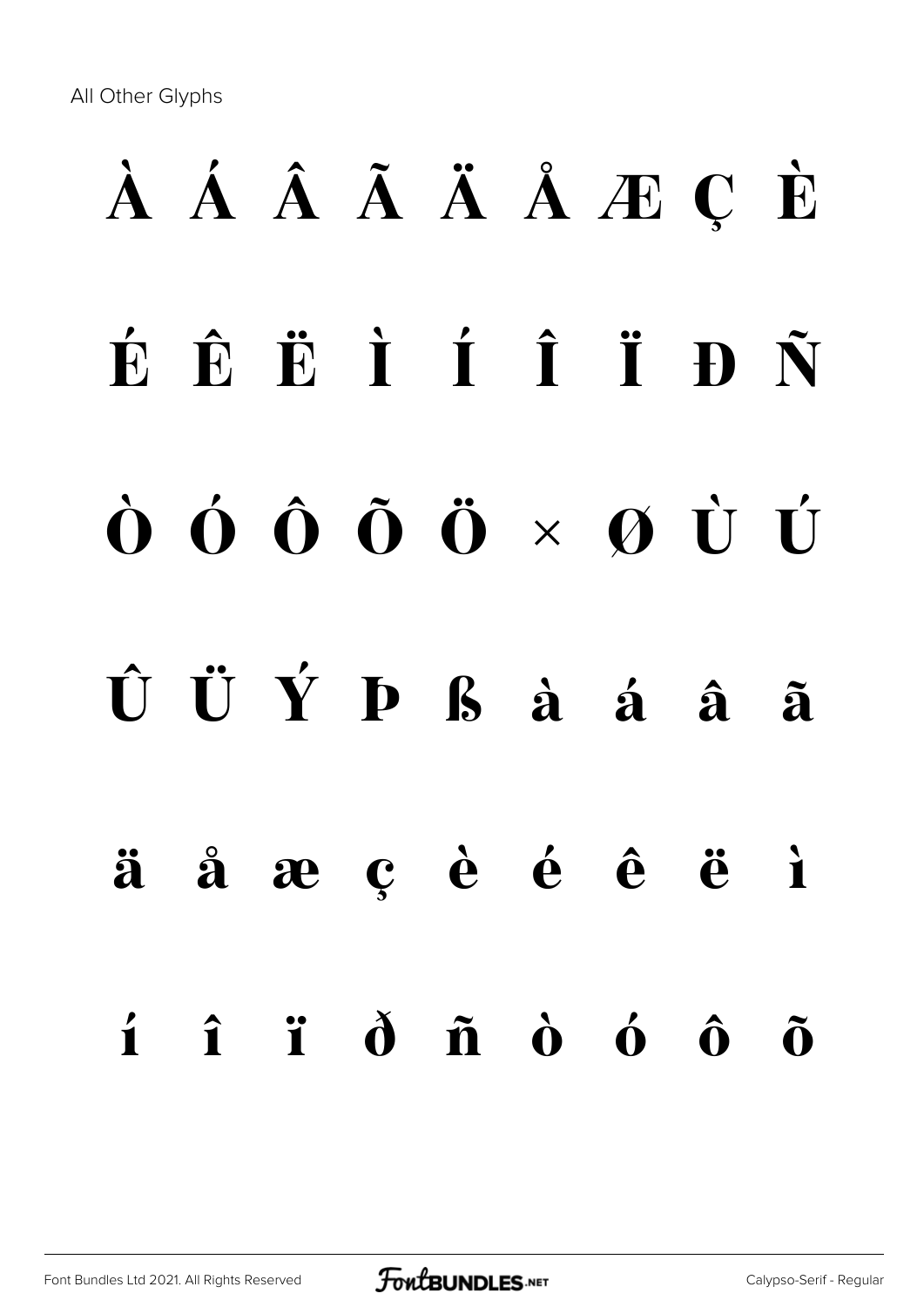# ö ÷ ø ù ú û ü ý þ  $\ddot{y}$   $\bar{A}$   $\bar{a}$   $\dot{A}$   $\ddot{a}$   $A$   $\dot{a}$   $\dot{C}$   $\dot{c}$ Ĉ ĉ Ċ ċ Č č Ď ď Đ đ Ē ē Ĕ ĕ Ė ė Ę ę Ě ě Ĝ ĝ Ğ ğ Ġ ġ Ģ  $\dot{\mathbf{g}}$   $\hat{\mathbf{H}}$   $\hat{\mathbf{h}}$   $\mathbf{H}$   $\dot{\mathbf{h}}$   $\tilde{\mathbf{I}}$   $\tilde{\mathbf{I}}$   $\tilde{\mathbf{I}}$   $\tilde{\mathbf{I}}$ Ĭ ĭ Į į İ ı Ĵ ĵ Ķ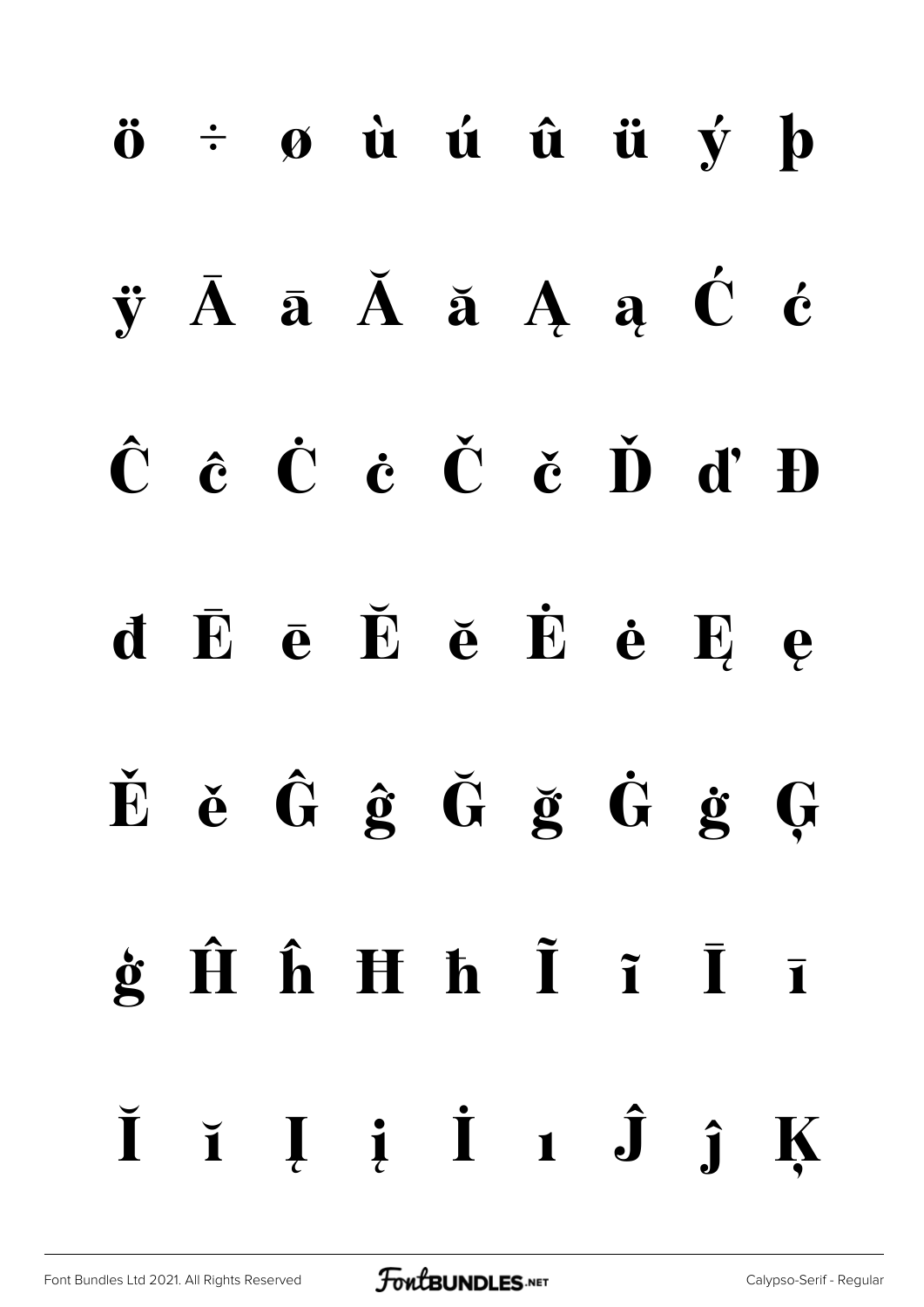# ķ Ĺ ĺ Ļ ļ Ľ ľ Ŀ ŀ Ł ł Ń ń Ņ ņ Ň ň Ŋ  $\mathbf n$   $\bar{\mathbf 0}$   $\bar{\mathbf 0}$   $\bar{\mathbf 0}$   $\tilde{\mathbf 0}$   $\tilde{\mathbf 0}$   $\tilde{\mathbf 0}$   $\tilde{\mathbf 0}$   $\tilde{\mathbf 0}$   $\mathbf 0$   $\mathbf 0$   $\mathbf 0$ Ŕ ŕ Ŗ ŗ Ř ř Ś ś Ŝ  $\hat{\mathbf{s}}$  Ş  $\hat{\mathbf{s}}$   $\check{\mathbf{s}}$   $\mathbf{T}$   $\mathbf{t}$   $\check{\mathbf{T}}$   $\mathbf{t}'$ Ŧ ŧ Ũ ũ Ū ū Ŭ ŭ Ů ů Ű ű Ų ų Ŵ ŵ Ŷ ŷ